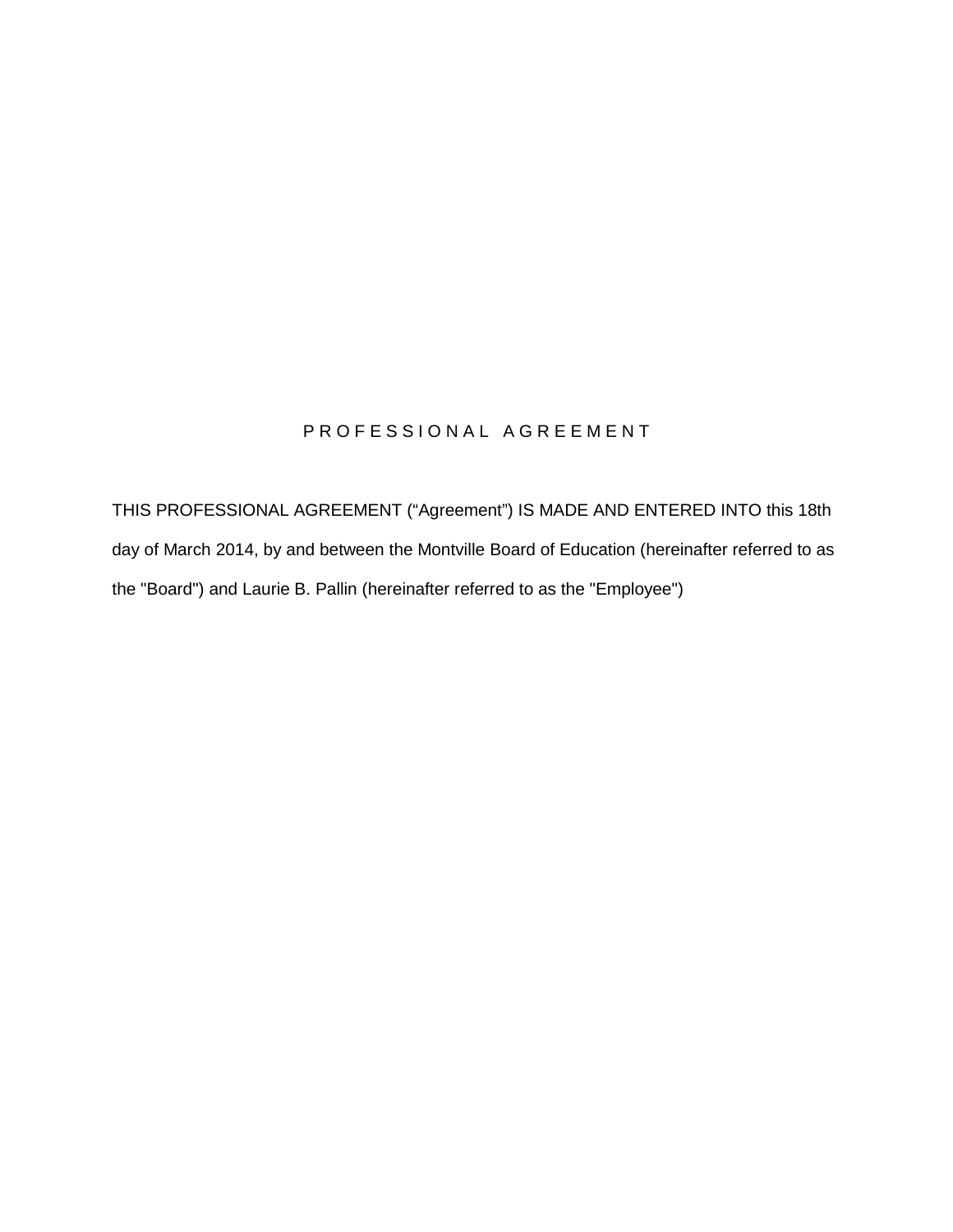### ARTICLE I **EMPLOYMENT**

The Board hereby employs LAURIE B. PALLIN and LAURIE B. PALLIN, hereby accepts employment as Assistant Superintendent for Curriculum and Instruction of the Town of Montville, Connecticut, upon the terms and conditions hereinafter set forth.

### ARTICLE II PERSONAL DAYS

- A. The Employee shall be allowed eight (8) days personal leave, non-cumulative, with no pay deductions for any one of the following reasons:
	- 1. Death or illness in the immediate family
	- 2. Religious requirements
	- 3. Legal requirements
	- 4. Birth of a child (3-day maximum)
	- 5. College graduation of Employee or the spouse or children of Employee
- B. Immediate family consists of wife, husband, father, mother, grandparents, grandchildren, brother, sister, father-in-law, mother-in-law, son, daughter, spouse's son and daughter, son-in-law, daughter-in-law, aunts and uncles, nieces and nephews, brothers-in-law, sisters-in-law, and grandparents-in-law.
- C. Upon request the Superintendent is authorized to grant additional days leave for any reasons he believes meritorious in addition to those listed in Paragraphs A and B above.

### ARTICLE III SICK LEAVE

- A. The Employee shall be entitled to twenty (20) days of sick leave in each school year. Unused sick leave shall be accumulated to a maximum of 225 days.
- B. Sick days may be accumulated as a retirement benefit through August 31, 1998. At the time of retirement, payment will be paid in a lump sum of money equivalent to one half the number of sick days accumulated recognizing that a total maximum of 84 is possible, with payment possible for 42 days.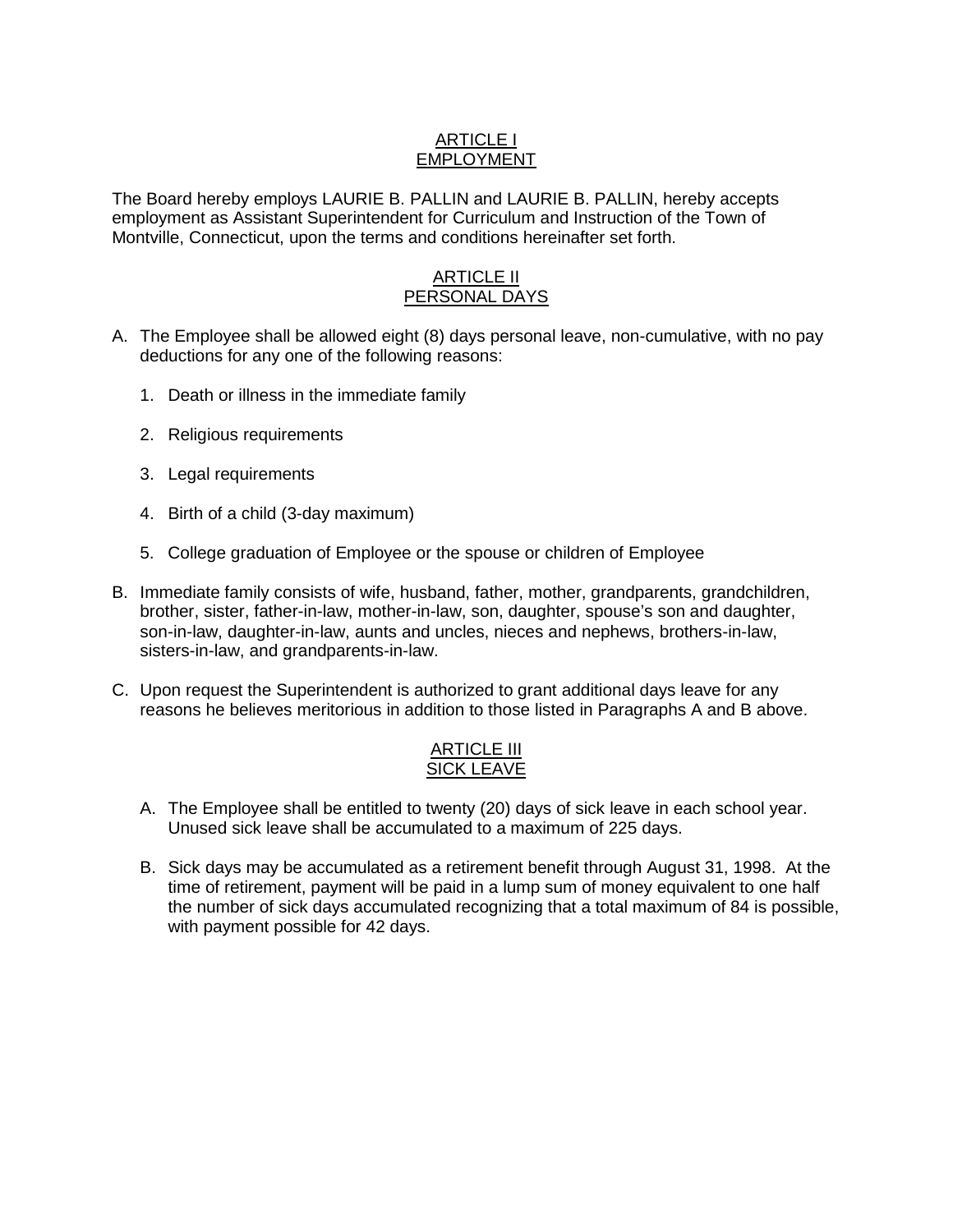# ARTICLE IV SABBATICAL LEAVE

- A. The Board is willing to consider a sabbatical leave in order to improve the educational program of the system and stimulate professional growth. To be eligible for consideration, the Employee must have been employed in the Montville School System for seven (7) consecutive years, prior to the sabbatical year. Requests for sabbatical leave must be received by the Superintendent in writing in such form as may be required no later than September 30 of the year preceding the school year in which the sabbatical is requested, provided, however, that the deadline of September 30 may be waived at the discretion of the Superintendent when fellowships, grants, or scholarships awarded later in the year make such a deadline unreasonable.
- B. The criteria to be used by the Board in passing upon requests for sabbatical leave shall include value of the leave to the school system and the length and quality of the service by the applicant to the Montville School System.
- C. The Employee who is granted sabbatical leave shall receive three-quarters of the salary she was scheduled to receive during the sabbatical year, together with all applicable benefits which full-time faculty members receive. All other grants or fellowships received during the sabbatical year must be reported to the Superintendent. In the event such other grants and/or fellowships exceed twenty-five percent of the Employee's regularly scheduled full salary for the sabbatical year, the salary to be received from the Board will be reduced so that the combined income from salary, grants, and fellowships will not exceed the regularly scheduled full salary.
- D. An Employee who is granted sabbatical leave shall, as a condition of such grant, be obligated to remain in the Montville School System for the two (2) years immediately subsequent to the sabbatical year. Except in cases of death or disability retirement, an Employee who fails to fulfill this two-year requirement shall be liable to reimburse the Board the full amount of the monies and benefits received from the Board during the sabbatical leave, together with all costs incurred in collecting such reimbursement. All recipients of sabbatical leave shall be required to execute any documents designed to insure the enforcement of this two-year requirement.
- E. An Employee on sabbatical leave shall be required to submit to the Superintendent, for transmission to the Board, an interim and final report which shall include the following:

#### Courses taken

- 1. Credits earned
- 2. Projects completed
- 3. Travel itinerary
- 4. Benefits derived from the leave
- 5. Other information that may be pertinent in aiding the Board in its continuing evaluation of the sabbatical leave program.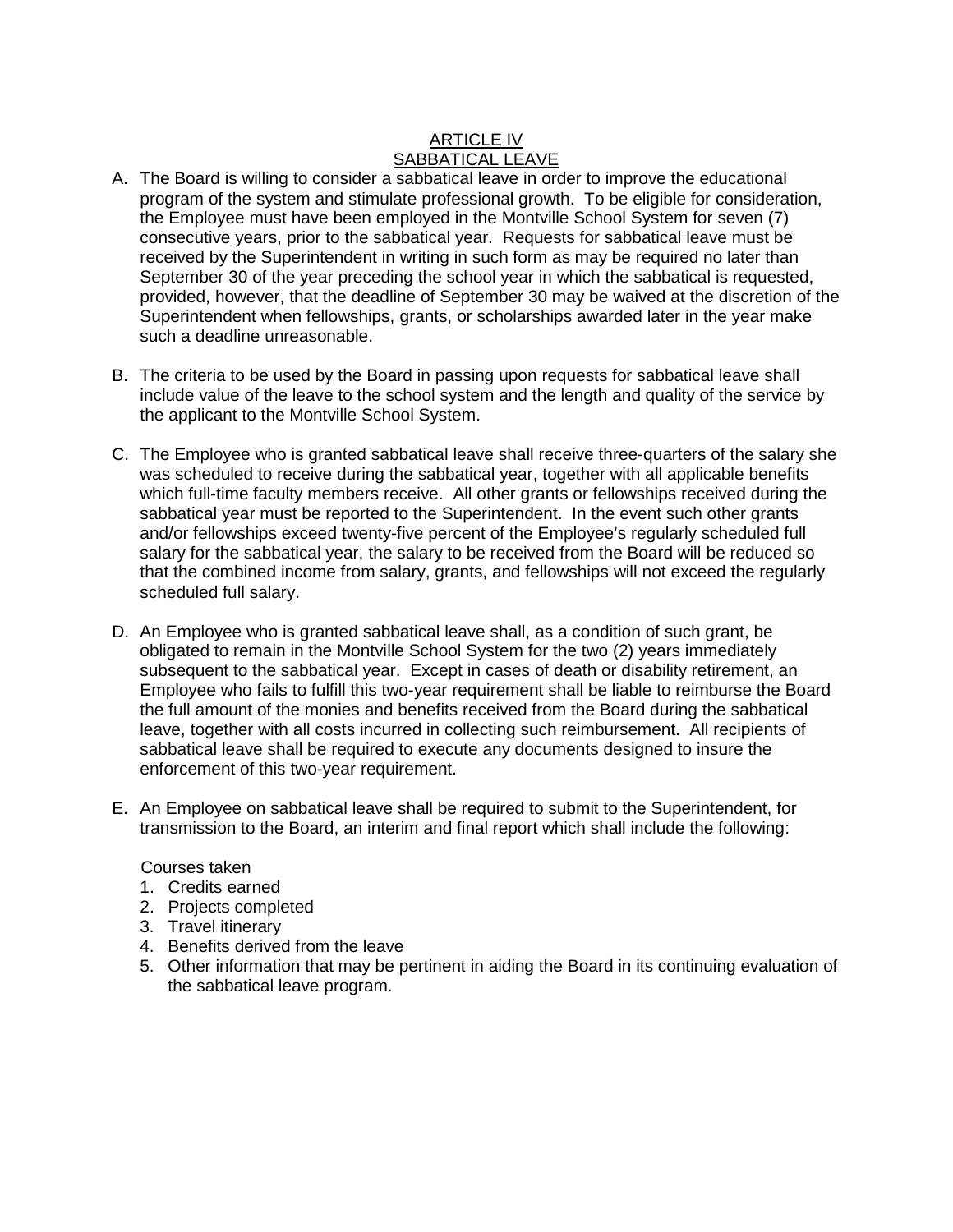### ARTICLE V CONFERENCE LEAVE

- A. When it is evident that the convention or conference attendance or the observation of an activity in another school building or school system will contribute to the effectiveness of the instructional program, the Superintendent may grant convention or conference leaves, or permission to observe an activity in another school building or school system, to the Employee without loss of pay. All requests are to be submitted one week in advance to the Superintendent in duplicate on a Conference Request Form.
- B. The Board agrees to reimburse the Employee attending a convention or conference or observing activities in another school system as follows:

Reimbursement is granted only upon completion of a Conference Request Form which may then be approved by the Superintendent. Reimbursement will be granted for approved expenses only and shall be paid within thirty (30) days after the leave ends.

C. Such leave will be considered professional leave and will not be charged to the Employee's personal days.

### **ARTICLE VI** JURY DUTY

The Employee who is called to jury duty shall promptly notify the Superintendent while school is in session. If the Employee cannot be excused, leave shall be granted. This leave shall not be deducted from sick leave or from personal days. The Employee shall receive a rate of pay equal to the difference between the professional salary and the jury fee.

# ARTICLE VII GENERAL LEAVE

Extended leaves, with or without salary, may be granted by the Superintendent for reasons he considers meritorious.

### ARTICLE VIII PROTECTION OF EMPLOYEE

- A. The Employee shall report immediately in writing to the Superintendent's office all cases of assault suffered by her in connection with her employment.
- B. Such report shall be forwarded through the Superintendent to the Board which shall comply with any reasonable request from the Employee for information in its possession not privileged under law which relates to the incident or the persons involved.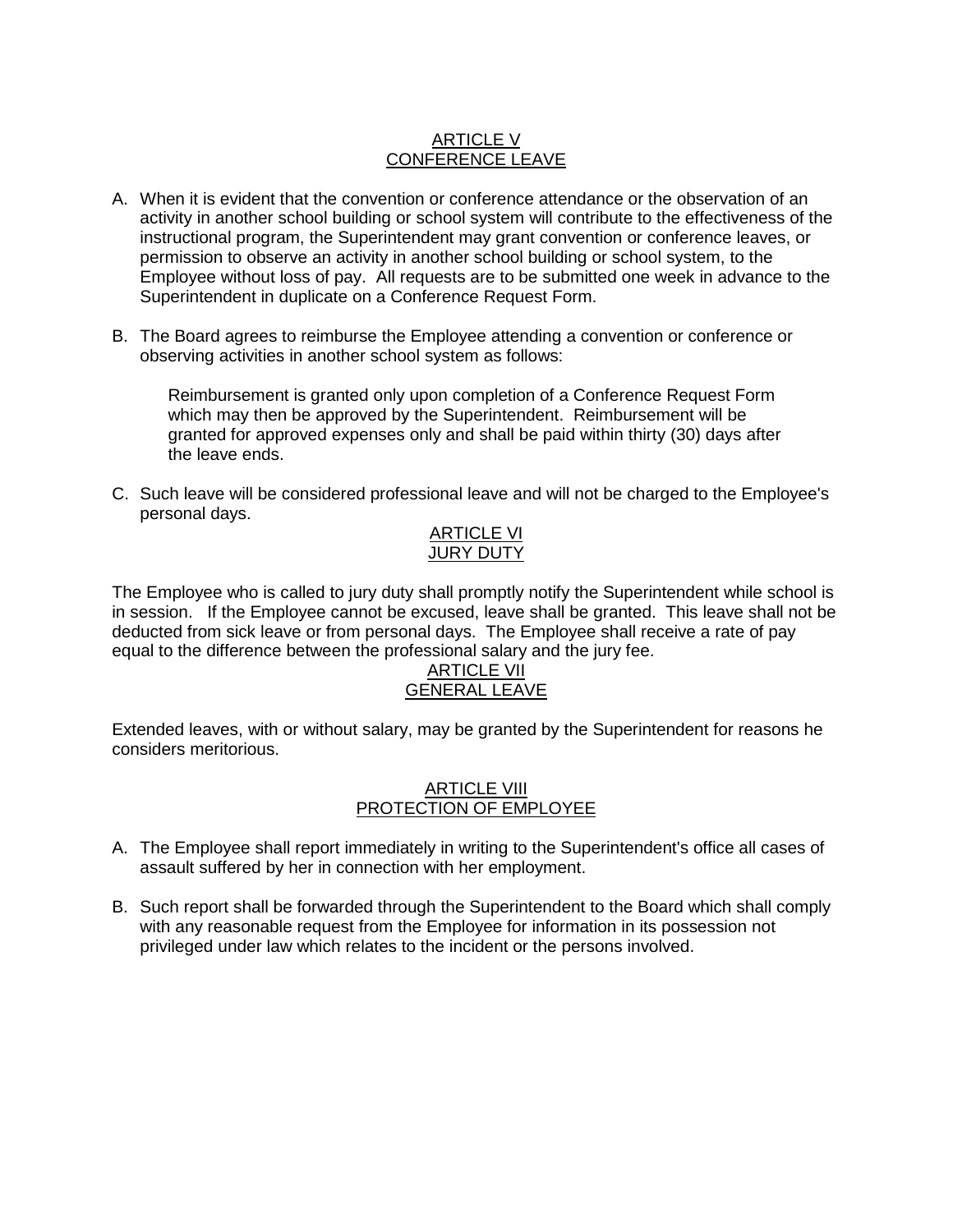C. The Board shall protect and save harmless an Employee from financial loss and expense arising out of any claim by reason of alleged negligence or other act resulting in accidental bodily injury provided such Employee was acting in the discharge of her duties within the scope of her employment.

### ARTICLE IX PERSONAL INJURY BENEFITS

- A. Whenever an Employee is absent from school as a result of bodily injury caused by an accident arising out of and in the course of her employment, she shall be paid her full salary for a reasonable period of time less the amount of any workmen's compensation award made for temporary disability due to said injury, and no part of such absence shall be charged to her annual or accumulated sick leave.
- B. The Board shall have the right to have the Employee examined by a physician designated by the Board for the purpose of establishing the length of time the Employee is temporarily disabled from performing her duties as a result of the injury. In the event the Employee is dissatisfied with the conclusions of such physician, such Employee shall have the right to be examined by a physician of her own choice. If the two physicians conducting the examinations disagree as to the length of time that the Employee is disabled from performing her duties as a result of the injury, a third doctor agreeable to the Board and the Employee shall examine the Employee and shall make a final and binding determination as to the length of the disability. The cost of the services of such third physician shall be divided equally between the Board and the Employee.
- C. In the event of any payment under this policy, the Board shall be subrogated to all the Employee's rights of recovery therefore against any person, or organization and the Employee shall execute and deliver instruments and papers and do whatever else is necessary to secure such rights. The Employee shall do nothing after the injury to prejudice such rights.

# ARTICLE X EMPLOYEE SALARY

For the period July 1, 2017 through June 30, 2018, the base salary consists of two parts:

- $\triangleright$  A salary of \$157,013 plus
- $\triangleright$  An elective tax sheltered annuity of 6.5% or \$10,206

For the second and third years of the foregoing term, such amount as the Employee and the Board mutually agree upon (but, in any event, not less than the salary paid to the Employee for the first year of the foregoing term).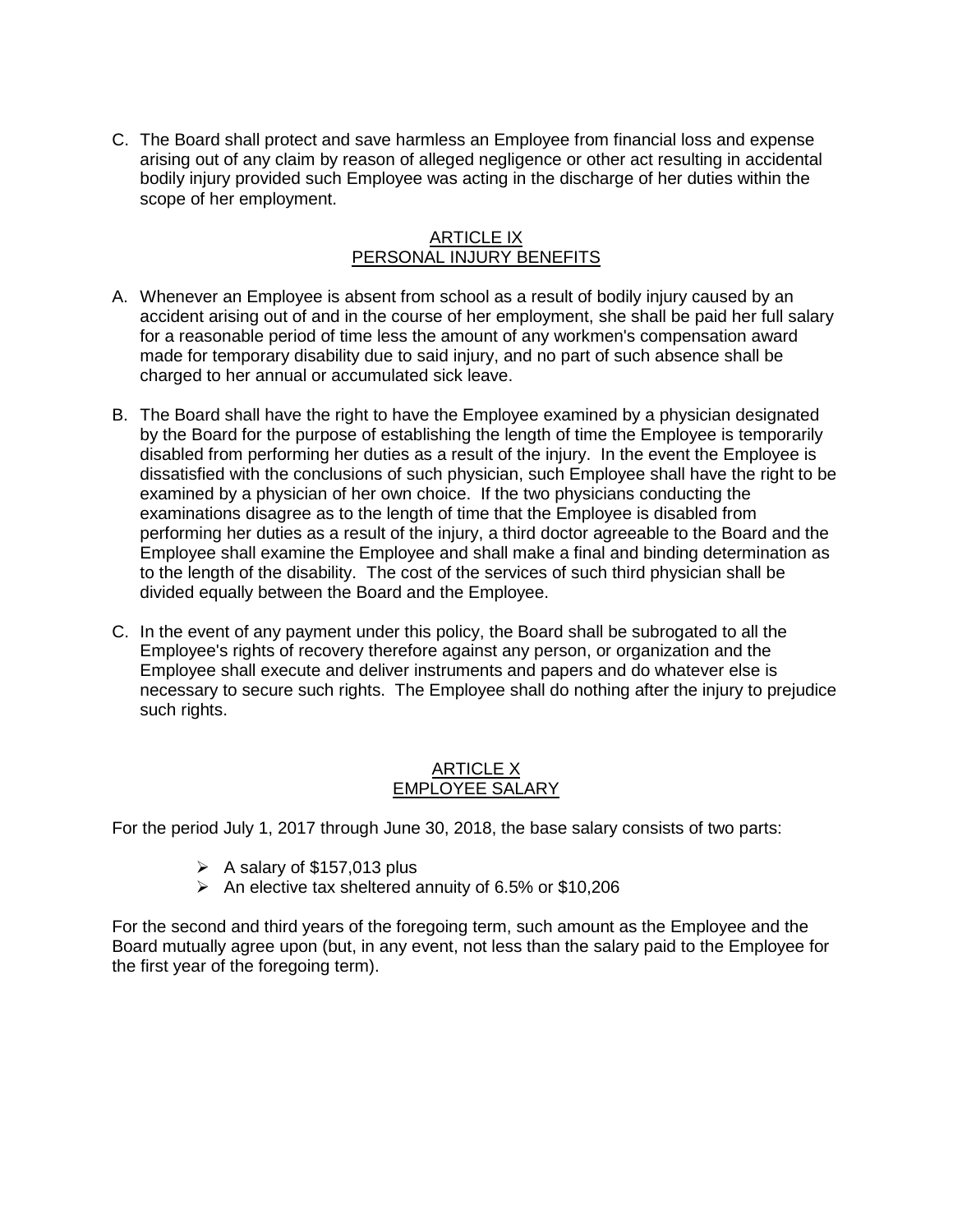# ARTICLE XI **SAVINGS**

The Board agrees to permit voluntary payroll deductions for the Employee if she enrolls in the CORE PLUS Federal Credit Union. Employee authorizations shall be in writing and presented to the Superintendent at any time.

### ARTICLE XII ANNUITY PLAN

- A. The Employee shall be eligible to participate in a "tax sheltered" Annuity Plan established pursuant to the United States Public Law No. 87-370.
- B. The Employee, using an authorized Tax Sheltered Annuity Agent, shall have the Board of Education annually pay 6.5% of the Employee's salary to said plan.

### ARTICLE XIII INSURANCE BENEFITS

The Board shall provide the following insurance benefits or their equivalents (as per following) for the Employee with the Board paying eighty percent (80%) of the premium cost during the contract and the Employee paying the remaining twenty percent (20%).

### A. Benefit Coverage

- 1. Employee will be provided with individual, individual plus one, or family health insurance coverage under a PPO Option Plan offered by Anthem BC/BS.
- 2. Blue Cross Full Service Dental Plan for the individual and family with the additional Basic Benefits Rider C periodontics and the additional Basic Benefits Rider C and the additional Basic Benefits Rider A.
	- 1. Group Life Insurance coverage of four hundred thousand dollars (\$400,000.00) of benefit coverage.
	- 2. Group Personal Disability Insurance, with 180-day elimination period, for the Employee.
	- 3. If the Employee retires under the provisions of Section 10-166 of the Connecticut General Statutes or any amendments or substitution, she shall be entitled to participate in full medical insurance benefits provided by the Board of Education that covers the regular administrative staff, provided it does not conflict with insurance carrier or state statutes. The Employee shall share a fifty percent (50%) cost with the Board of Education, with the Board of Education paying fifty percent (50%) of the cost. Employee when eligible for Medicare coverage shall transfer to Medicare supplemental coverage at age 65.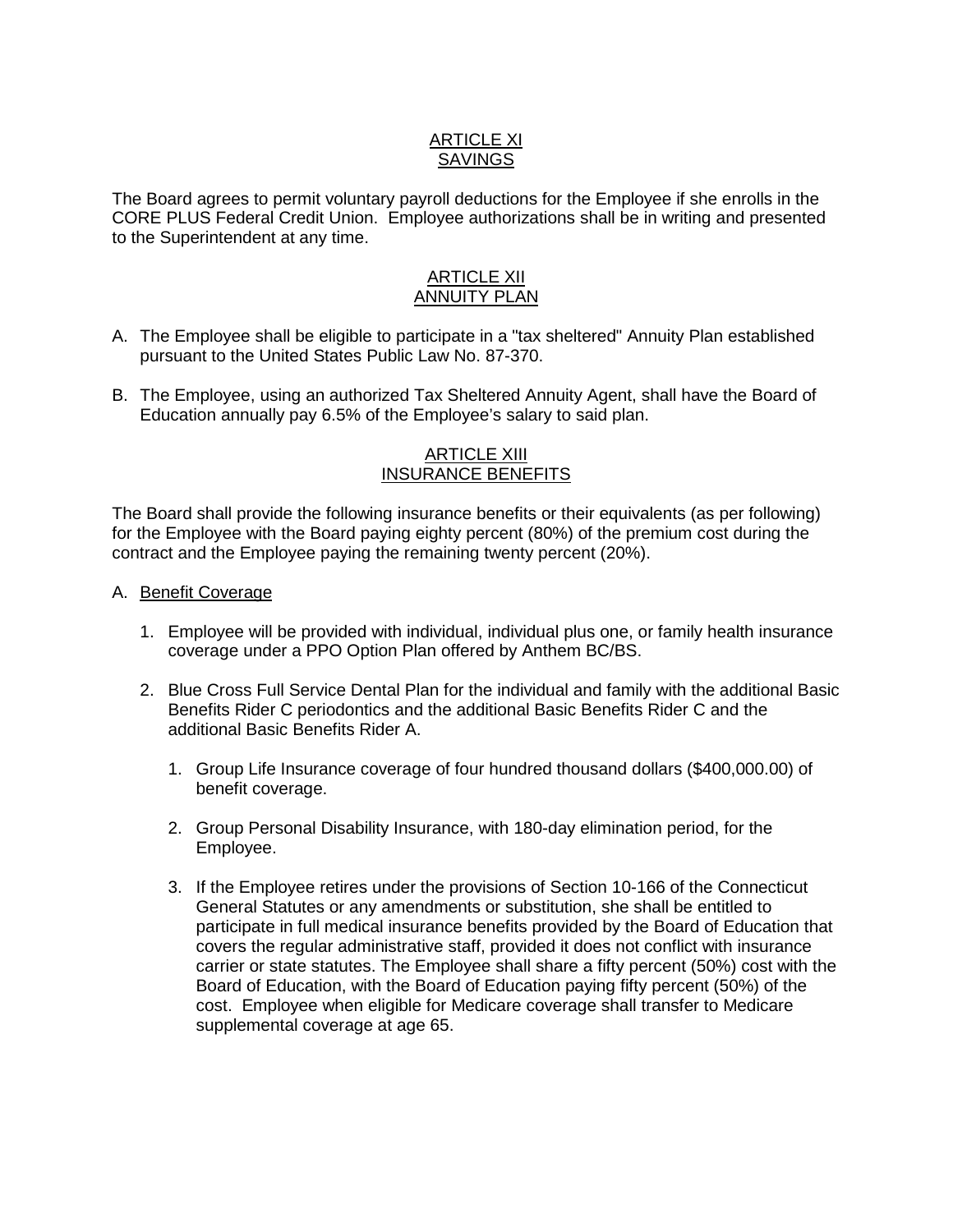### B. Insurance Waiver

- 1. Notwithstanding the above, effective with the execution of this agreement, the Employee may voluntarily elect to waive in writing all health insurance coverages outlined above and, in lieu thereof, shall receive an annual payment of three thousand dollars (\$3,000) for family or member plus one election or fifteen hundred (\$1,500) for individual coverage. Payment to the Employee waiving such coverage shall be made at the conclusion of the fiscal year during which insurance was waived and is subject to applicable tax laws.
- 2. Where a change in the Employee's status prompts the Employee to resume Board-provided insurance coverage, the waiver may, on written notice to the Board, be revoked. Upon receipt of revocation of the waiver, insurance coverage shall be reinstated as soon as possible; subject, however, to any regulations or restrictions, including waiting periods, which may then be prescribed by the appropriate insurance carriers.

Depending upon the effective date of such reinstated coverage appropriate financial adjustments shall be made between the Employee and the Board to ensure that the Employee has been compensated, but not overcompensated, for any waiver elected in this section.

- 3. Notice of intention to waive insurance coverage must be sent to the Superintendent no later than April 1, to be effective in the following contract year.
- 4. Waiver of premium procedures must be acceptable to the applicable insurance carrier.

ARTICLE XIV ADMINISTRATIVE WORK SCHEDULE 12-month contract with vacation as follows:

A. Vacation

The Employee shall be entitled to twenty-seven (27) vacation days annually, to be scheduled by mutual agreement with the Superintendent. Vacation is nonaccumulative for purposes of pay out. Vacation may be accumulated and taken as vacation time in subsequent years. The Employee may be paid out each year for up to 10 vacation days, provided the funds are available.

B. Legal Holidays

All legal holidays, including July 4th and Labor Day, and the Friday after Thanksgiving for which the schools are closed shall be considered non-work days for the employee.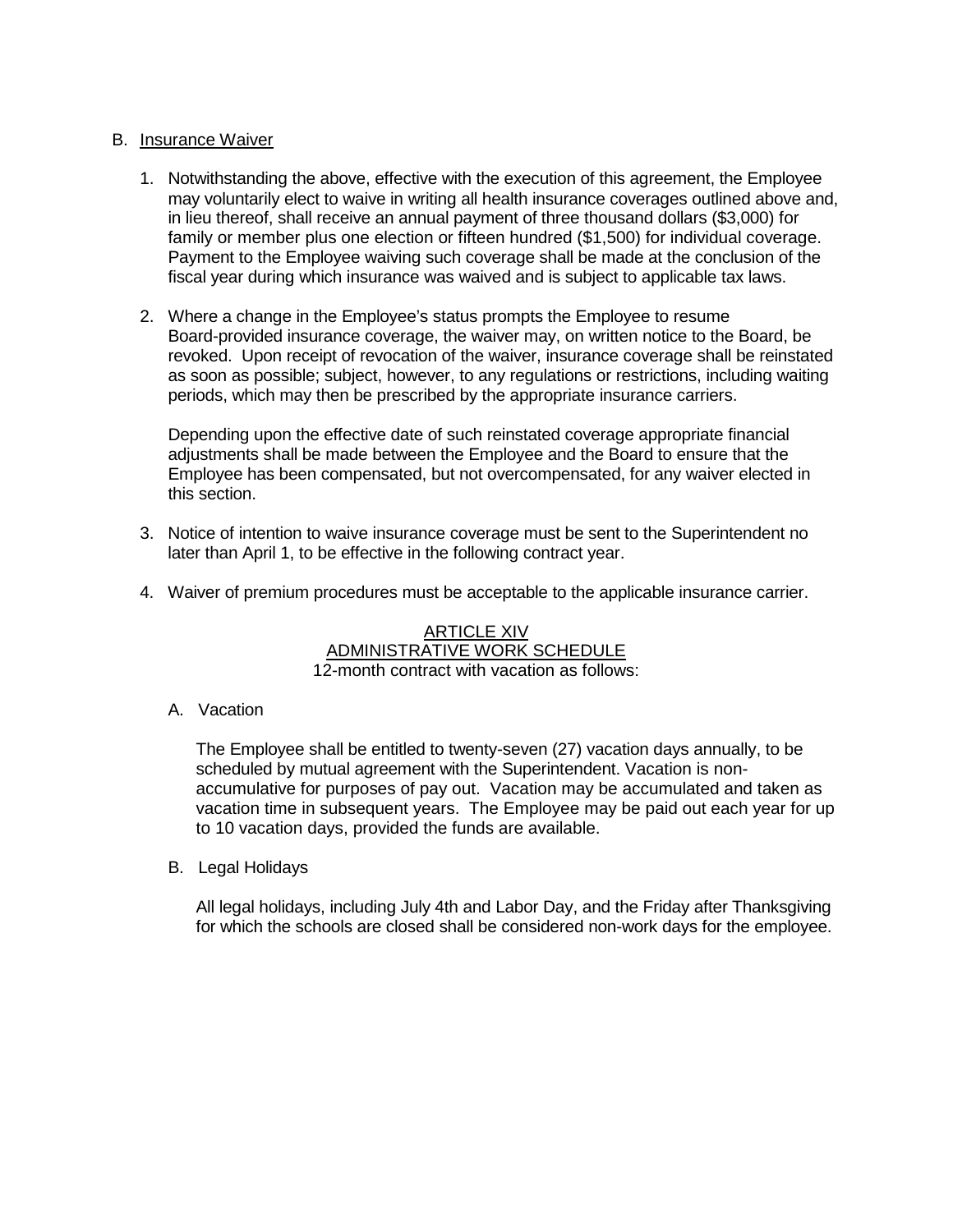### ARTICLE XV TRAVEL ALLOWANCE

The Board agrees to reimburse the Employee for her travel expenses incurred in the performance of her duties under this contract, and agrees that for the use of her own automobile she shall receive as such reimbursement four thousand six hundred dollars (\$4,600).

Employee shall be reimbursed for out-of-pocket expenses incurred in the performance of her professional duties.

#### ARTICLE XVI COURSE REIMBURSEMENT

The Board agrees to reimburse the Employee for one three (3) credit course per year at state universities in appropriate subject areas.

An appropriate subject area is defined as one that falls within the scope of the Employee's supervisory responsibilities.

The Employee must receive prior approval from the Superintendent before enrolling in a course if she is to receive reimbursement for said course. In every instance, the Superintendent shall make the determination as to whether or not the course in question is deemed appropriate.

### ARTICLE XVII **TERMINATION**

- A. The Employee shall be entitled to terminate the contract upon written notice of ninety (90) days.
- B. The Board may terminate the contract of employment during its term for one or more of the following reasons:
	- (1) Inefficiency or incompetence;
	- (2) Insubordination against reasonable rules of the Board of Education;
	- (3) Moral misconduct;
	- (4) Disability as shown by competent medical evidence;
	- (5) Other due and sufficient cause.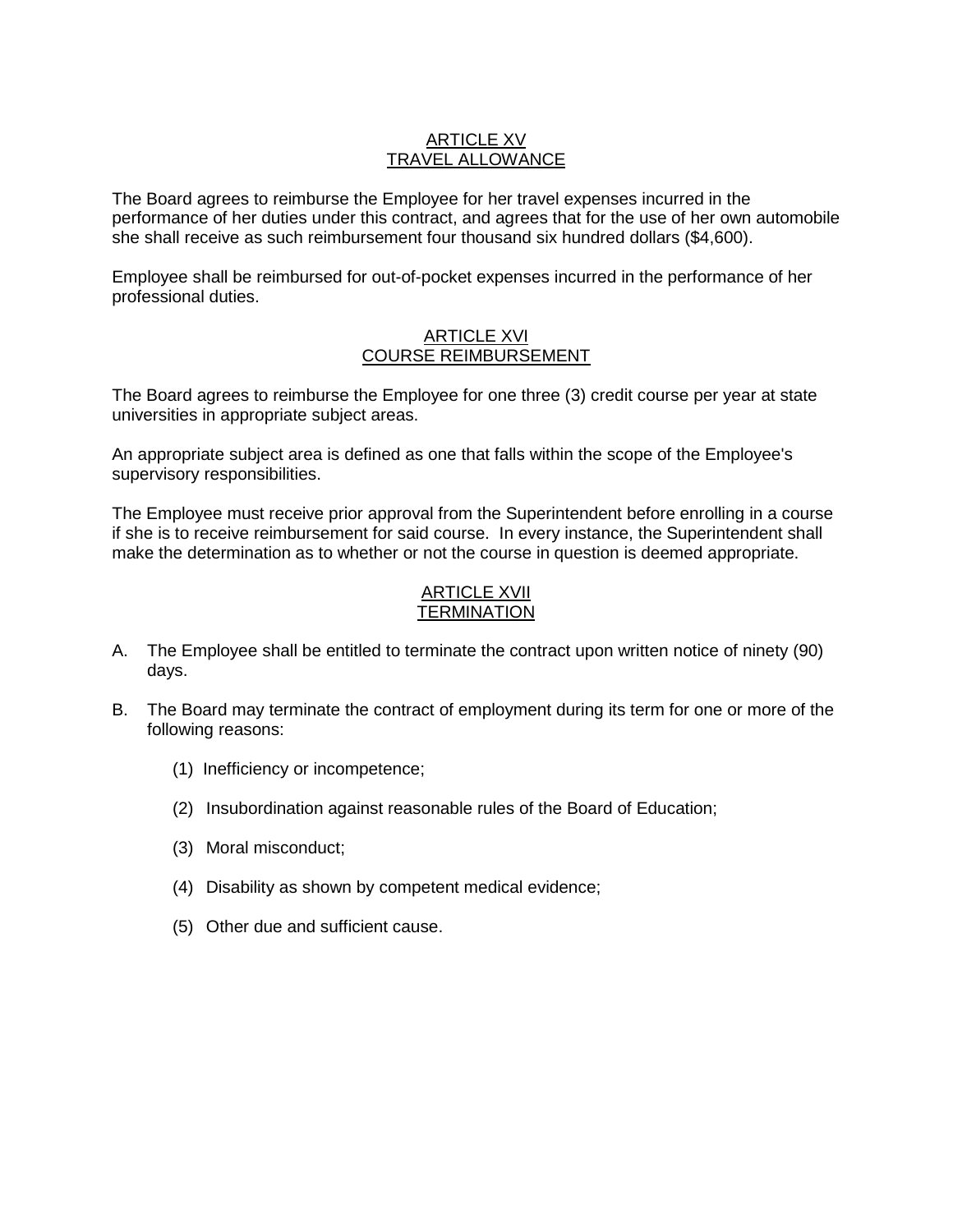### **ARTICLE XVIII TERM**

This agreement shall become effective July 1, 2017, and shall remain in full force and effect until June 30, 2020.

IN WITNESS WHEREOF, the Parties hereunto caused these presents to be executed by their proper officers, hereunto duly authorized, and their seals affixed hereto as of the date and year first above written.

| ------------------------------------ |  |
|--------------------------------------|--|

Brian C. Levesque<br>
Superintendent of Schools<br>
Assistant Superintendent Superintendent of Schools

\_\_\_\_\_\_\_\_\_\_\_\_\_\_\_\_\_\_\_\_\_\_\_\_\_\_\_\_

---------------------------------- \_------------------------------------------

for Curriculum and Instruction

----------------------------------\_\_\_\_\_\_\_\_\_\_\_\_\_\_\_\_\_\_ \_------------------------------------------

Date **Date Date Date Date**